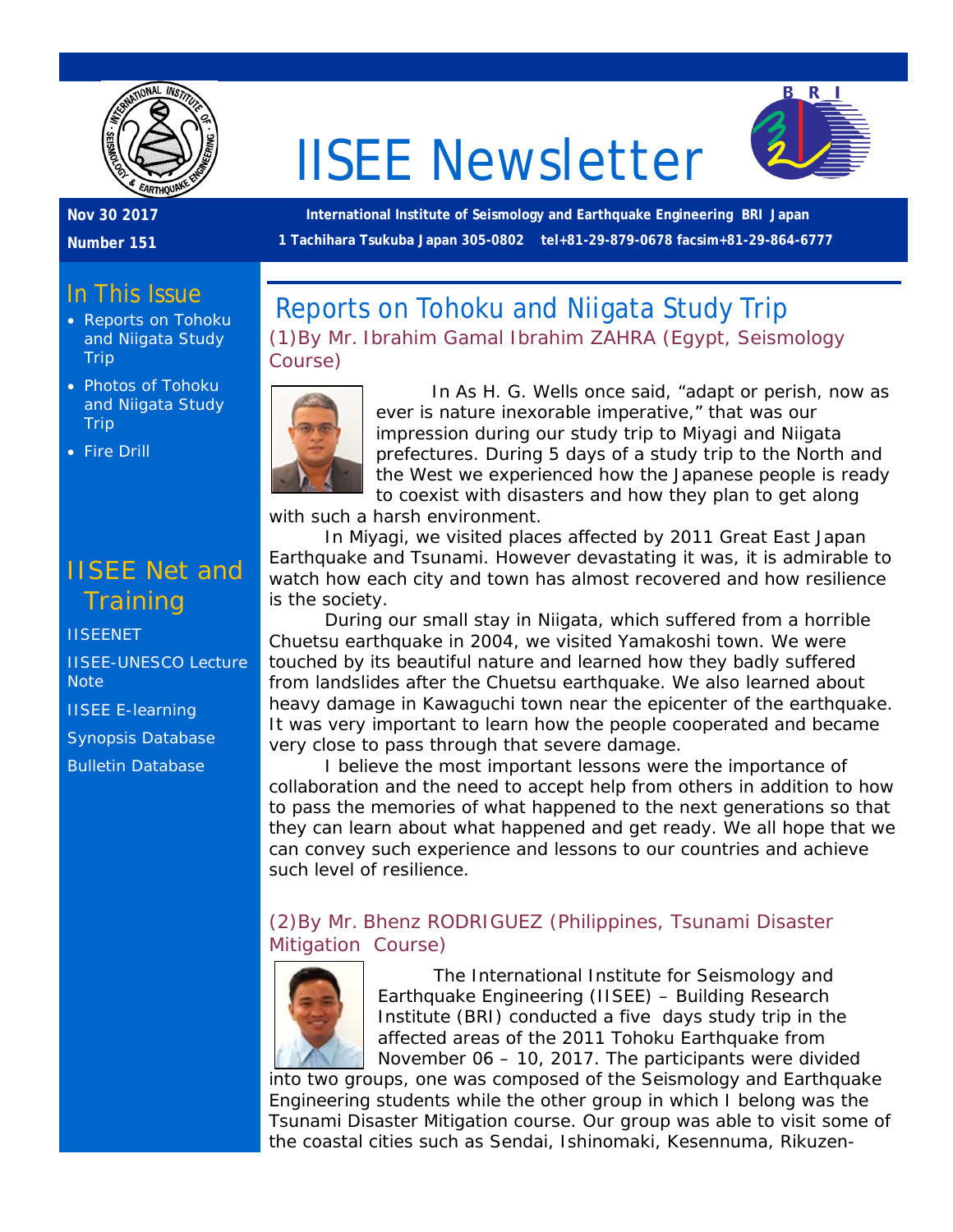## **Earthquakes**

[The 2011 off the Pacific](http://iisee/special2/20110311tohoku.htm)  [coast of Tohoku](http://iisee/special2/20110311tohoku.htm)  **[Earthquake](http://iisee/special2/20110311tohoku.htm)** 

[Reports of Recent](http://iisee/quakes.htm)  **[Earthquakes](http://iisee/quakes.htm)** 

[Utsu Catalog](http://iisee/utsu/index_eng.html)

[Earthquake Catalog](http://iisee/eqcat/Top_page_en.htm)

## **Call for Papers**

IISEE Bulletin is now accepting submissions of papers for the seismology, earthquake engineering, and tsunami. Developing countries are targeted, but are not limited.

Your original papers will be reviewed by the editorial members and some experts.

NO submission fee is need.

Try to challenge!!



Going to these areas, it made me realize that the tsunami hazard is something that a country needs to give a higher degree of emphasis. By simply looking at each watermarks and traces of tsunami waves in different area, I thought "what would be the landscape if same event happens in our country?" It can be more devastating especially if the government would not plan properly.

This study trip helped me to understand the depth of my work in the Philippines. Construction of seawalls and embankments as well as the information from the historical events will help a certain area be resilient in such catastrophic event. I was really amazed about how Japan was able to ascend and recover from this risk. Other tsunami prone countries can learn from how Japan faced the life after this great tsunami.

#### *(3)By Ms. Rizalyn Centino ILUMIN (Philippines, Earthquake Engineering Course)*



The fruitful 5 days study trip in Tohoku Region and Niigata Prefecture gave us vast information and I thank all the organizers behind this event.

The educational tour focused on the two previous major disasters which are the 2004 Mid Niigata Prefecture Earthquake and 2011 Off the Pacific Coast of Tohoku

Earthquake. Hard lessons learned from these catastrophes transformed Japan as the leading nation in disaster management preparedness. The 10-year reconstruction program with 32 Trillion Yen total budget reveals their government's sincerity and outstanding decision making. I learned that an effective solution in persuading the affected families to voluntarily occupy the relocation sites was to provide livelihoods, hospitals, schools and other recreational amenities and not just concentrate on relocation houses alone.

Moreover, site visits to the Temples greatly helped us understand and embrace the Japanese culture and traditions. As I have learned, we must build better structures before disastrous events occur.

#### *(4)By Mr. Jorge Alberto Stanley FLORES GONZALEZ (El Salvador, Earthquake Engineering Course)*



I know that Japan is one of the countries in the world most prepared and used to earthquakes, but the one as intense as that took place on March 11, 2011 accompanied by tsunami that devastated everything in its path was beyond what they have had. However, after the earthquake the people of Japan joined together, to help, to encourage,

and to tell themselves "let's not give up"

During the study trip I had the opportunity to see the terrible images on television and the spot in the northeast coast of Japan where the earthquake and tsunami with my own eyes. We were able to learn not only what happened at that time, but how fast the Japanese people reconstructed their infrastructure with the same ability to stand up together.

What got my attention was the importance of urban planning which plays an important role when it comes to prevention, because good planning can reduce many losses.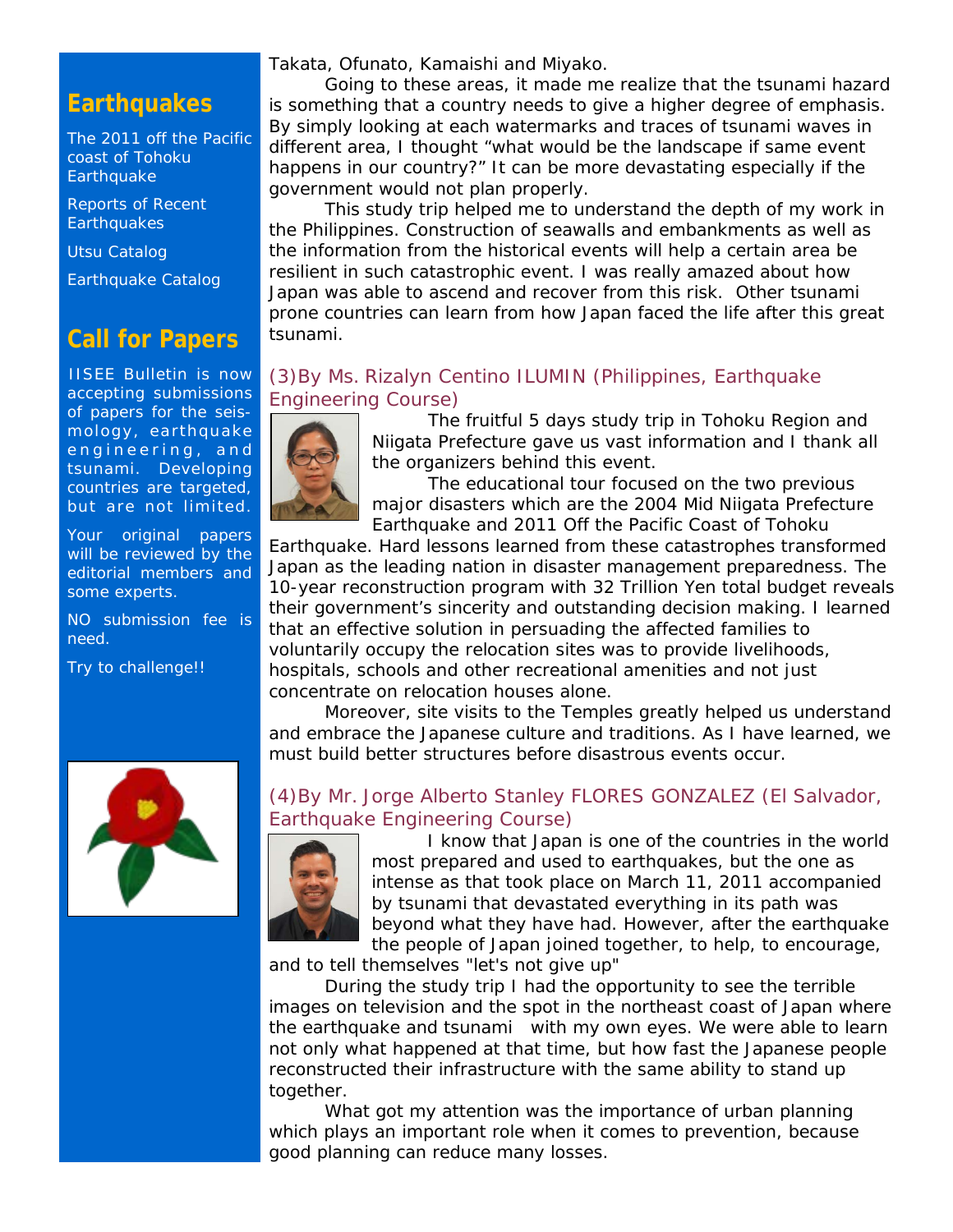Another remarkable action is that they are in a continuous learning to create more prevention measures and diffusing the citizens about prevention methods and counter measures that makes people more resilient for the upcoming disasters, so they can prevent more catastrophes.



Enjoy, Now

# Photos of Tohoku and Niigata Study Trip











## **Contact Us**

The IISEE Newsletter is intended to act as a go-between for IISEE and ex-participants.

We encourage you to contribute a report and an article to this newsletter. Please let us know your current activities in your countries.

We also welcome your co-workers and friends to register our mailing list.

iiseenews@kenken.go.jp [http://iisee.kenken.go.jp](http://iisee.kenken.go.jp/)